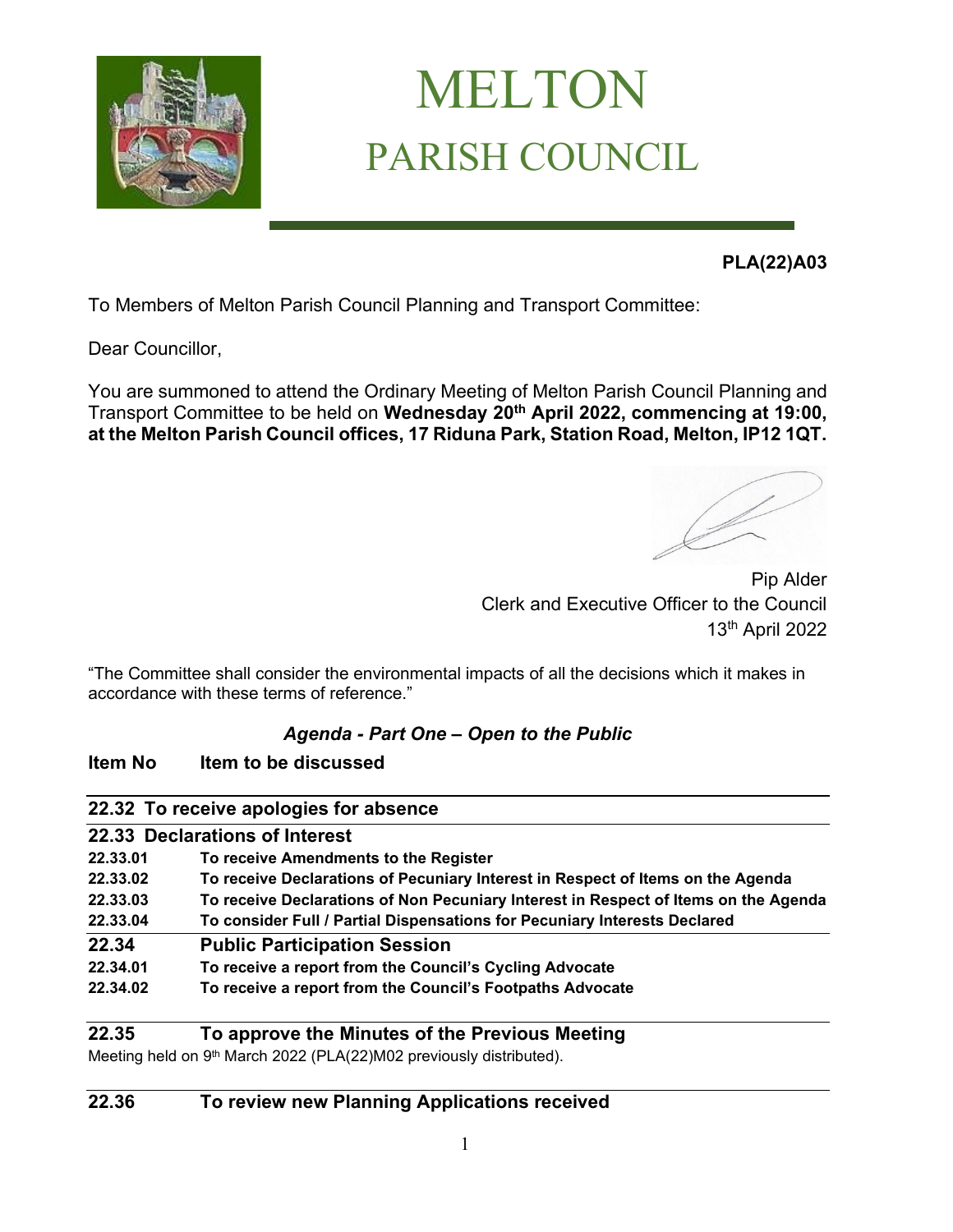| 22.36.01 | DC/22/0563/FUL Bye Engineering Ltd Brick Kiln Lane |
|----------|----------------------------------------------------|
|          |                                                    |

- **22.36.02** [DC/22/0656/FUL 24 Wilkinson Way](https://publicaccess.eastsuffolk.gov.uk/online-applications/applicationDetails.do?activeTab=summary&keyVal=R7GKH7QXJ5J00)
- **22.36.03** [DC/22/1241/FUL Drummond House 7 Grange Park Drive](https://publicaccess.eastsuffolk.gov.uk/online-applications/applicationDetails.do?activeTab=summary&keyVal=R9JSQAQXK0G00)
- **22.36.04** [DC/22/1169/VOC 15 Riverview](https://publicaccess.eastsuffolk.gov.uk/online-applications/applicationDetails.do?activeTab=summary&keyVal=R99B1RQX07400)
- **22.36.05** [DC/22/1180/FUL Deben Mill Business Centre](https://publicaccess.eastsuffolk.gov.uk/online-applications/applicationDetails.do?activeTab=summary&keyVal=R9AX91QXJWW00)
- **22.36.06** [DC/22/1274 FUL Greenwood](https://publicaccess.eastsuffolk.gov.uk/online-applications/applicationDetails.do?activeTab=summary&keyVal=R9NF9AQXK2800) House

## **22.37 To review updates on other Planning Applications**

**22.37.01 DC/20/1831/OUT Land off St Andrews Place and Waterhead Lane, Melton**

Residential development of up to 55 dwellings, with access off St Andrews Place. Melton PC has consistently recommended refusal of this application on the grounds that access via the St Andrew's estate is neither supported by the Neighbourhood Plan nor considered acceptable in planning terms. On 30 March 2021 East Suffolk Council Planning Committee (South) considered the application and delegated authority to determine to the Head of Planning and Coastal Management on the basis of approval being granted subject to no objections being received from Natural England and / or Suffolk County Council as Lead Local Flood Authority, a s106 Agreement detailing highways improvement works, affordable housing provision, a contribution to the Suffolk Coast RAMS and controlling conditions 1 to 25 as set out in the decision; otherwise to refuse. Since the decision was made following legal representations from an objector East Suffolk Council has agreed to remit the application back to the Planning Committee (South) for re-consideration. The Planning Committee (South) reconsidered the application at their meeting on the 22<sup>nd</sup> February 2022. Committee members carried out a site visit through St Andrews prior to the meeting. Although recommended for approval by the Planners the Committee voted for the application to be refused on matters relating to Highway Safety. Information from Fire Service has been distributed to members. Nothing further to report.

## **22.38 To review Planning Notices received**

No new Notices have been received.

#### **\_\_\_\_\_\_\_\_\_\_\_\_\_\_\_\_\_\_\_\_\_\_\_\_\_\_\_\_\_\_\_\_\_\_\_\_\_\_\_\_\_\_\_\_\_\_\_\_\_\_\_\_\_\_\_\_\_\_\_\_\_\_\_\_\_\_\_\_\_\_\_\_\_\_\_\_\_\_\_\_\_\_\_ 22.39 To review the position on existing Planning Appeals 22.39.01 AP/21/0039/REFUSE Land off Yarmouth Road, Melton**

An appeal has been made to the Secretary of State by Christchurch Land & Estates (Melton) Ltd against the decision of East Suffolk Council to refuse planning consent for a Care Village comprising an 80 bedroom care home together with 72 assisted care bungalows, club house, bowling green, car parking, open space provision with associated infrastructure and access. The Secretary of State has, with the consent of the parties, agreed to determine the appeal at a Public Inquiry, which was due to take place on 14 December 2021 but was postponed. The appeal took place w/c  $15<sup>th</sup>$  March and Cllr Brown attending and participated. Cllr Brown to report

**[https://publicaccess.eastsuffolk.gov.uk/online](https://publicaccess.eastsuffolk.gov.uk/online-applications/appealDetails.do?activeTab=externalDocuments&keyVal=QZH4KZQX08O00)[applications/appealDetails.do?activeTab=externalDocuments&keyVal=QZH4KZQX08O00](https://publicaccess.eastsuffolk.gov.uk/online-applications/appealDetails.do?activeTab=externalDocuments&keyVal=QZH4KZQX08O00)**

## **22.39.02 AP/21/0047/REFUSE Land west of PROW 21, Woods Lane, Melton**

An appeal has been made to the Secretary of State against the decision of East Suffolk Council to refuse planning consent for outline application for up to 27no.self-build and custom dwellings. The Secretary of State has, with the consent of the parties, agreed to determine the appeal by way of a Local Hearing at a date to be arranged. A virtual hearing took place on  $8<sup>th</sup>$  February 2022 and the appeal was dismissed Nothing further to report

## **22.40 Melton Hill - Former Council Offices**

To receive an update from Cllr Brown regarding the former Council Offices on Melton Hill.